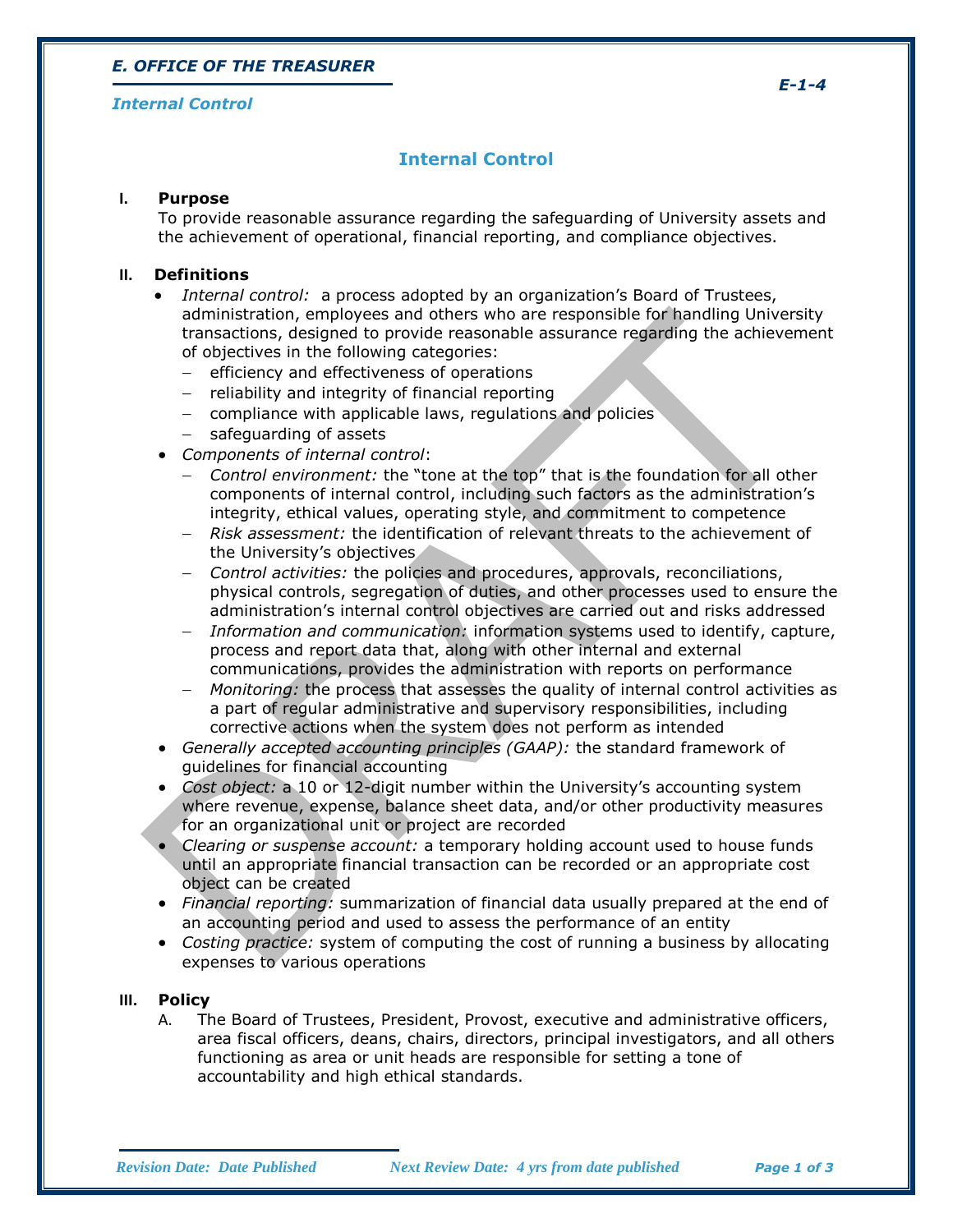# *E. OFFICE OF THE TREASURER*

### *Internal Control*

- B. All employees are expected to:
	- 1. Comply with the requirements outlined in UK Ethical Principles and Code of [Conduct,](http://www.uky.edu/Legal/ethicscode.htm) [A01-005 UK HealthCare Code of Ethics,](http://www.hosp.uky.edu/policies/viewpolicy.asp?PolicyManual=10&PolicyID=771) [AR7:2 Research Conflict of](http://www.uky.edu/Regs/files/ar/ar7-2.pdf)  [Interest and Financial Disclosure Policy,](http://www.uky.edu/Regs/files/ar/ar7-2.pdf) and [AR 7:9 Institutional Conflicts of](http://www.uky.edu/Regs/files/ar/ar7-9.pdf)  [Interest Involving Research;](http://www.uky.edu/Regs/files/ar/ar7-9.pdf) and
	- 2. Maintain a strong internal control environment for the University as defined in Business Procedure  $E-1-3$  Fiscal Roles and Responsibilities in accordance with their roles.
- C. All units must have the control activities listed in Section IV (below) in place.

### **IV. Control activities**

- A. Compliance with Policies and Procedures All units shall:
	- 1. Reinforce the regulations as outlined in UK Ethical Principles and Code of [Conduct,](http://www.uky.edu/Legal/ethicscode.htm) [A01-005 UK HealthCare Code of Ethics,](http://www.hosp.uky.edu/policies/viewpolicy.asp?PolicyManual=10&PolicyID=771) [AR7:2 Research Conflict of](http://www.uky.edu/Regs/files/ar/ar7-2.pdf)  [Interest and Financial Disclosure Policy,](http://www.uky.edu/Regs/files/ar/ar7-2.pdf) and [AR7:9 Institutional Conflicts of](http://www.uky.edu/Regs/files/ar/ar7-9.pdf)  [Interest Involving Research,](http://www.uky.edu/Regs/files/ar/ar7-9.pdf) and identify and eliminate or manage conflicts of interest or conflicts of commitment within the meaning of the University's rules;
	- 2. Comply with all aspects of contractual agreements for purchasing or providing goods and services;
	- 3. Comply with all University and unit-level policies and procedures including, but not limited to, the [Governing Regulations \(GR\),](http://www.uky.edu/regs/gr.htm) [Administrative](http://www.uky.edu/regs/ar.htm)  [Regulations \(AR\),](http://www.uky.edu/regs/ar.htm) [Human Resources Policy and Procedure Manual,](http://www.uky.edu/HR/policies/) [Business](http://www.uky.edu/EVPFA/Controller/BPM.htm)  [Procedures Manual \(BPM\);](http://www.uky.edu/EVPFA/Controller/BPM.htm) and [University of Kentucky Information](http://www.uky.edu/UKIT/policies.htm)  [Technology policies;](http://www.uky.edu/UKIT/policies.htm)
	- 4. Follow the steps outlined in the appropriate [Exit Checklist](http://www.uky.edu/HR/ExitHome.html) when an employee leaves the unit or the University; and
	- 5. Record all fiscal transactions including revenues, expenses, assets, and liabilities in the appropriate accounting period as required by generally accepted accounting principles and University policies.

## B. Approvals

All units shall:

- 1. Delegate any signatory or approval authority only as permissible pursuant to Administrative Regulation 8:3 Contract and Transaction Approval [Authority.](http://www.uky.edu/Regs/files/ar/ar8-3.pdf) The responsible officer retains responsibility for all transactions executed by the delegate; and
- 2. Obtain proper approval before making a purchase based on procurement policies of the University.
- C. Reconciliations

All units shall, in accordance with Business Procedures [E-1-3 Fiscal Roles and](http://www.uky.edu/EVPFA/Controller/files/BPM/E-1-3.pdf)  [Responsibilities,](http://www.uky.edu/EVPFA/Controller/files/BPM/E-1-3.pdf) Section V and [E-17-6 Monthly Statement,](http://www.uky.edu/EVPFA/Controller/files/BPM/E-17-6.pdf) reconcile monthly financial statements (ledger sheets) to the related supporting information in a timely manner. The reconciliation shall include:

- 1. Ensuring that there are no un-reconciled differences or material clearing account items; and
- 2. Performing variance analysis to compare actual operational and/or financial data to planned performance targets.
- D. Safeguard University assets All units shall:

*E-1-4*